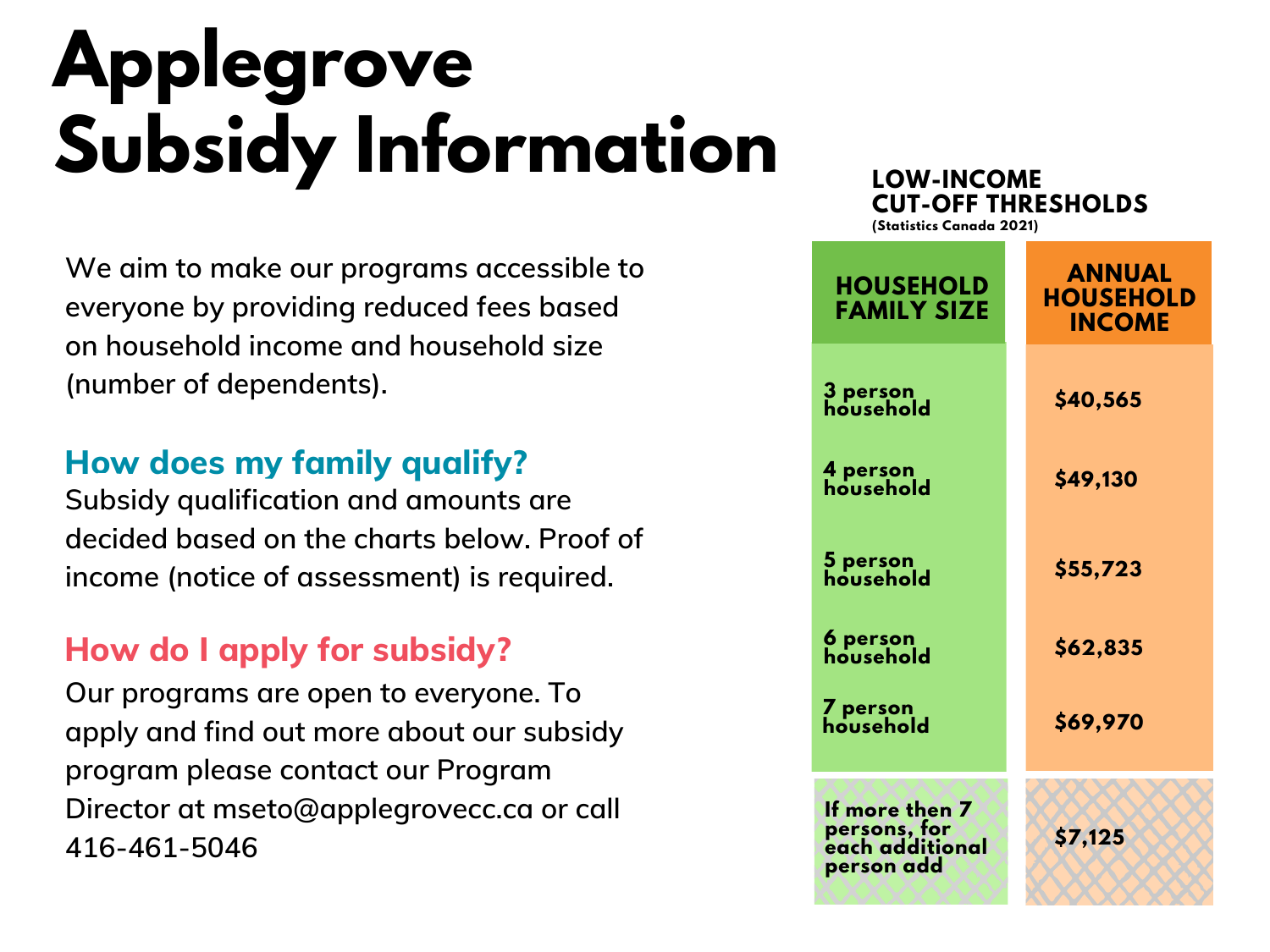## **Applegrove Summer Camp Subsidy**

**Summer Camp subsidized rate based on \$135/week**

**Step 1: Based on your family income and size use the chart below to determine your subsidy level**

|                                                                   | <b>LEVEL ONE</b> | <b>LEVEL TWO</b> | <b>LEVEL THREE</b> | <b>LEVEL FOUR</b> | <b>LEVEL FIVE</b> |
|-------------------------------------------------------------------|------------------|------------------|--------------------|-------------------|-------------------|
| <b>Your household</b><br>income based on<br><b>LICO threshold</b> | 50%              | 70%              | 90%                | 110%              | 130%              |
| 2 person<br>household                                             | \$16,458         | \$23,041         | \$29,624           | \$36,207          | \$42,709          |
| 3 person<br>household                                             | \$20,233         | \$28,326         | \$36,419           | \$44,512          | \$52,605          |
| 4 person<br>household                                             | \$24,565         | \$34,391         | \$44,217           | \$54,043          | \$63,686          |
| 5 person<br>household                                             | \$27,862         | \$39,006         | \$50,151           | \$61,295          | \$72,440          |
| 6 person<br>household                                             | \$31,423         | \$43,992         | \$56,561           | \$69,130          | \$81,699          |
| 7+ person<br>household                                            | \$34,985         | \$48,979         | \$62,793           | \$76,967          | \$90,961          |

**Step 2: Based on your level above determine your subsidized rate using the chart below**

| <b>Subsidy level</b>            | 90%  | 80%  | 70%  | 60%  | 50%  |
|---------------------------------|------|------|------|------|------|
| <b>Subsidized</b><br>weekly fee | \$14 | \$27 | \$41 | \$51 | \$68 |